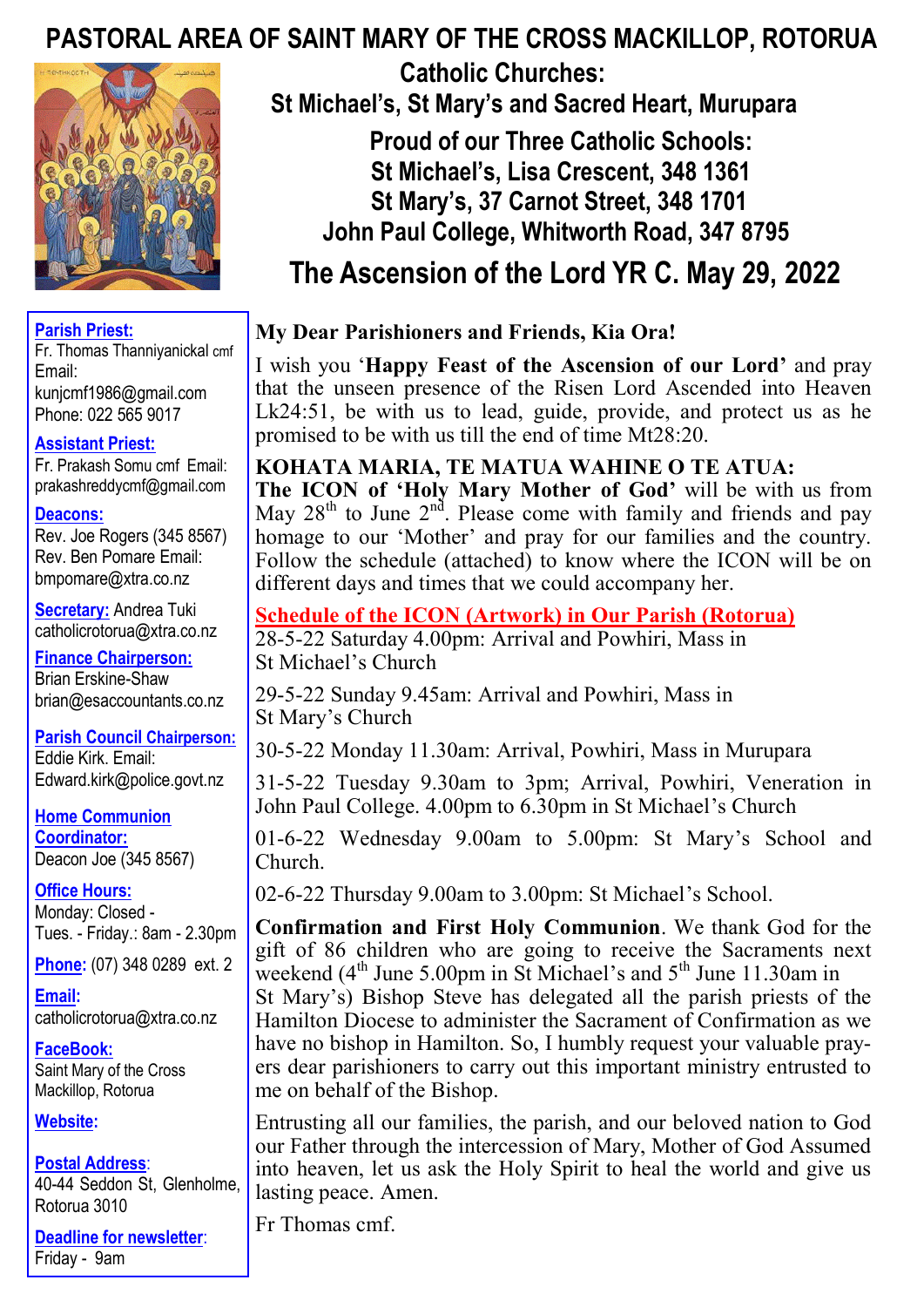## **BAPTISM COURSE 2022**



## **St Mary's Church Sundays 11.30am**

**St Michael's Church Sundays 11.30am**

Parents need to contact the Parish Office to make an appointment with the Parish Priest and also to attend a Baptism Course before having their child baptised. The course will be held with Gabrielle on the First Thursday of each month, 7pm, at St Mary's Church. To attend you need to register through the Parish: Office, Phone: 07 348 0289 ext. 2 or Email: catholicrotorua@xtra.co.nz

# **HOLY HOUR**

Wednesday Mornings at St Mary's 11am, followed by Benediction.





## **REST IN PEACE**

We extend our sympathy and prayers to our Tyburn Family on the death of **Mother Christina**. Mother Christina was one of the founding members of the Monastery at Ngakura.

We extend our sympathy and prayers to the family of **Melba Joy Veronica Sloane,** (known as Joy'. Her funeral Mass will be held at St Michael's tomorrow Monday May 30th at 2pm.

*E te Ariki hoatu ki ā ia te okiokinga tonutanga. Ā kia whiti ki a ia te māramatanga mutunga kore.*

# **SCHOOL NEWS**

# **JOHN PAUL COLLEGE**

On Wednesday May 25 JPC turned 35. John Paul College celebrated a fantastic JPC day.

We first celebrated Mass with Father Thomas. We prayed to our founders Mary McKillop, Edmund Rice, and John Baptiste De La Salle. We are so grateful for the opportunities at JPC. At the Mass, Arthur Francis Armingeat



Last Monday Justin Harper was announced as the new principal for JPC. Justin will begin in term 3. Justin and his wife Nicola are looking forward to returning to Rotorua and to the Parish of St Mary's of the Cross.

*Karen Bloomfield* - DRS

*Mrs Maree Stewart* - Acting Principal.

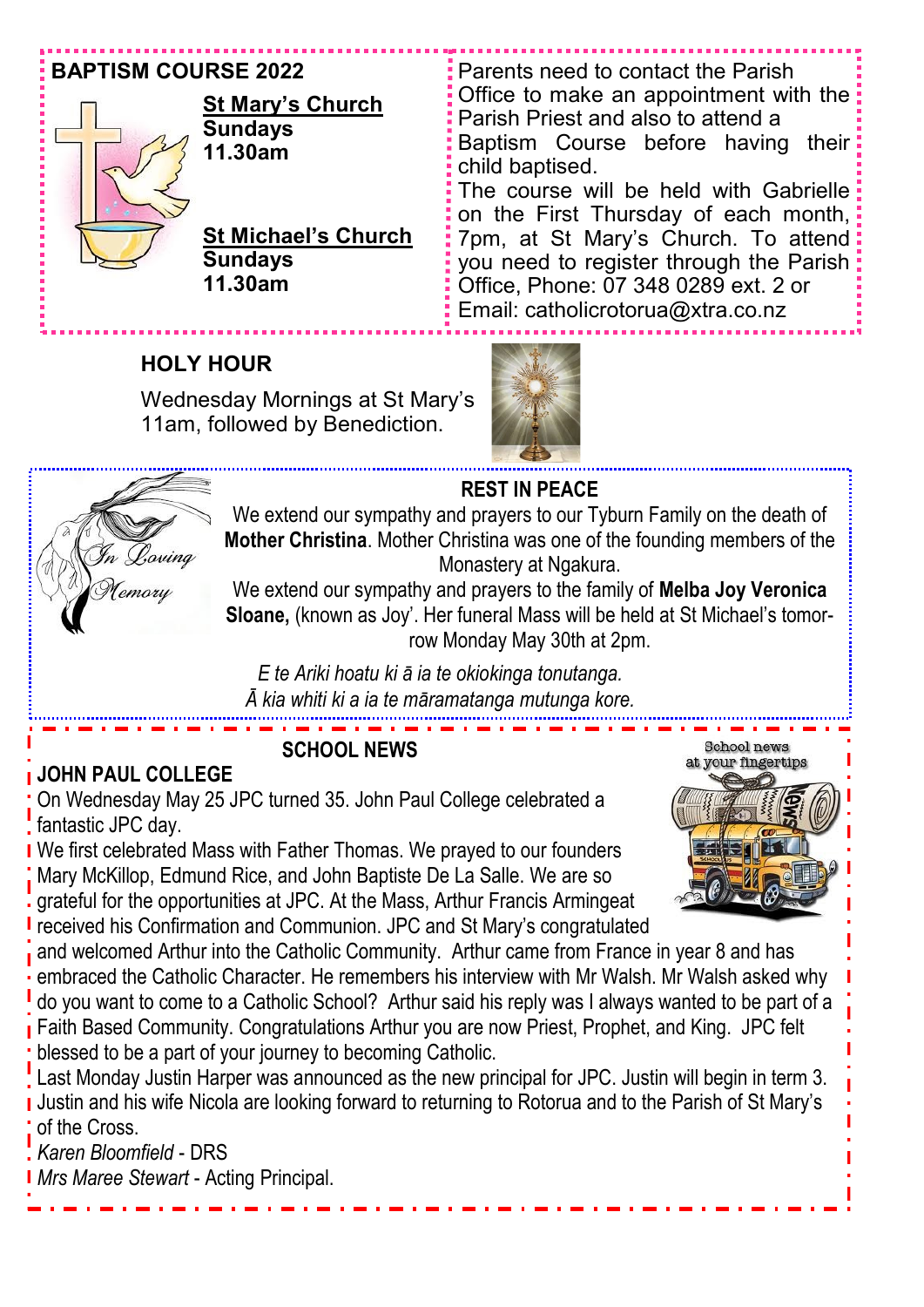# **PLEASE REMEMBER TO TURN ALL CELLPHONES OFF BEFORE MASS**



For John Rush who is currently in Rotorua Hospital,. John is on his journey towards the Lord. **CATHOLIC WOMEN'S LEAGUE**

Would like to invite parishioners to our \$5 Soup and Bun Lunch on Wednesday 1 June.

This will be held after the 12.05pm Mass. We are raising funds for "I am Hope" an organisation for the prevention of youth suicide. We will also have a sales table and a raffle. We look forward to welcoming you. Enquiries to Jane 349 0735

## **HOME COMMUNION**

We are looking for parishioners, particularly men, to distribute Communion to the sick. Please contact Father Thomas: 022 565 9017 or email: kunjcmf1986@gmail.com

## **HOME ROSARY**

For Our Lady's month of May Holy Rosary every Thursday, 7.30pm at Kilkelly's, 13 Jervis Street. All are welcome.

## **CHRISTIAN MEDITATION**

Hospital Chapel on Tuesdays 4.30 pm. Contact Damian: 022 068 6506